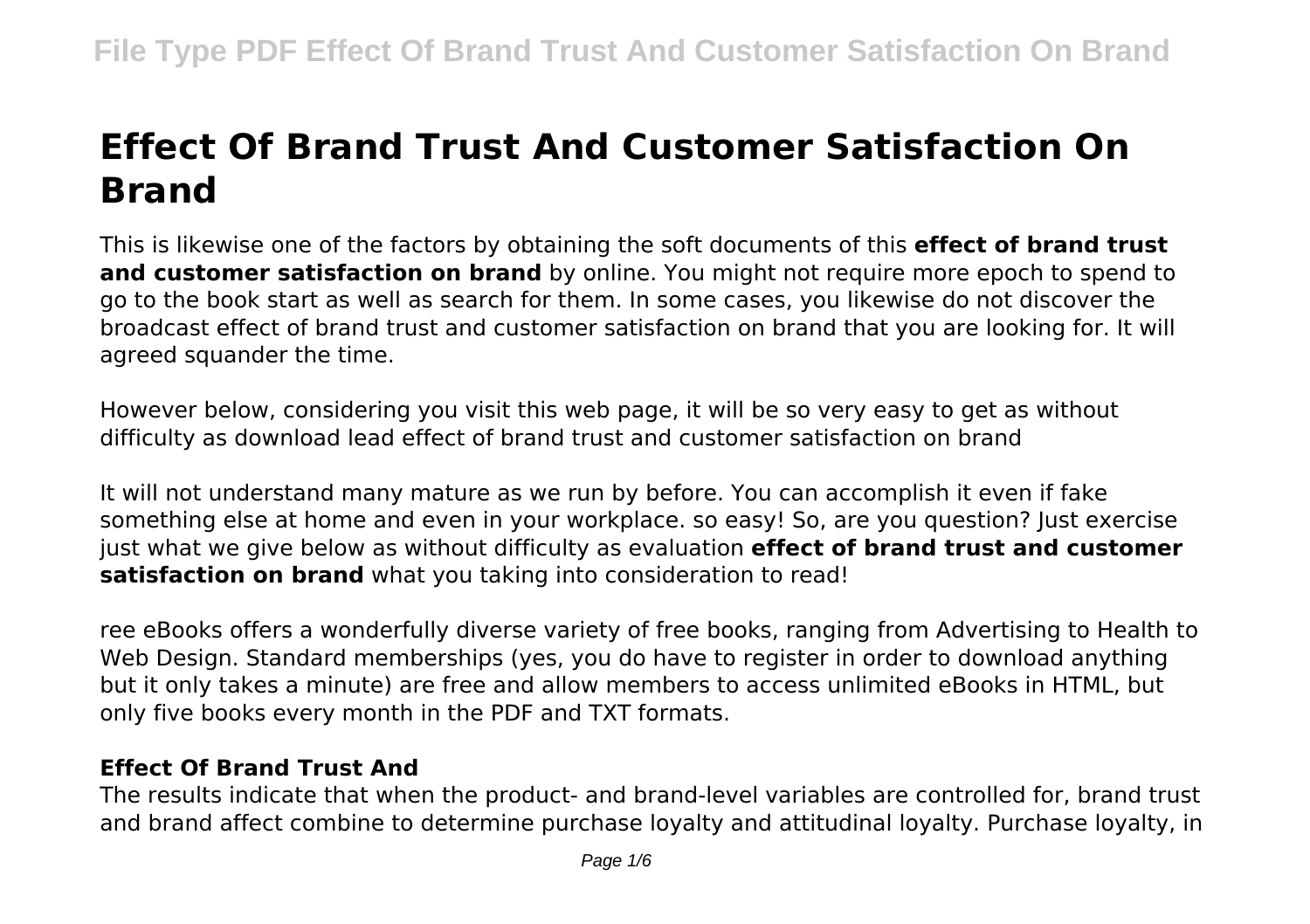turn, leads to greater market share, and attitudinal loyalty leads to a higher relative price for the brand. The authors discuss the managerial implications of these results.

#### **The Chain of Effects from Brand Trust and Brand Affect to ...**

According to the results of the research, it was determined that brand equity, value and quality had no effect on brand satisfaction, but had an effect on trust. It was determined that brand satisfaction had an effect only on affective commitment, and trust had an effect both on affective commitment and continuance commitment.

#### **The Effect of Brand Satisfaction, Trust and Brand ...**

Brand experience affects satisfaction, trust and loyalty. From the customer viewpoint, brands are relationship builders. In this present research, we propose the effects of brand experiences to build long-lasting brand and customer relationship with brand trust, satisfaction, and loyalty. The study was conducted on 258 respondents.

## **The Effects of Brand Experiences, Trust and Satisfaction ...**

In this research article we have examined the Effect of Brand Trust, Brand Affect and Brand image on Customer brand loyalty and also cause and effect relationship is established between customer brand loyalty and consumer brand extension attitude in context of FMCG sector. The data was collected from 300 customer of FMCG sector at Gwalior City ...

## **Effect of Brand Trust, Brand Affect and Brand Image on ...**

Brand Loyalty is the only tool for any company to survive in a severe competition. Brand helps in creating relationship between consumer and producer. In this research we study and investigated the effect of service quality, perceived quality, perceived value, brand trust and customer satisfaction on brand loyalty.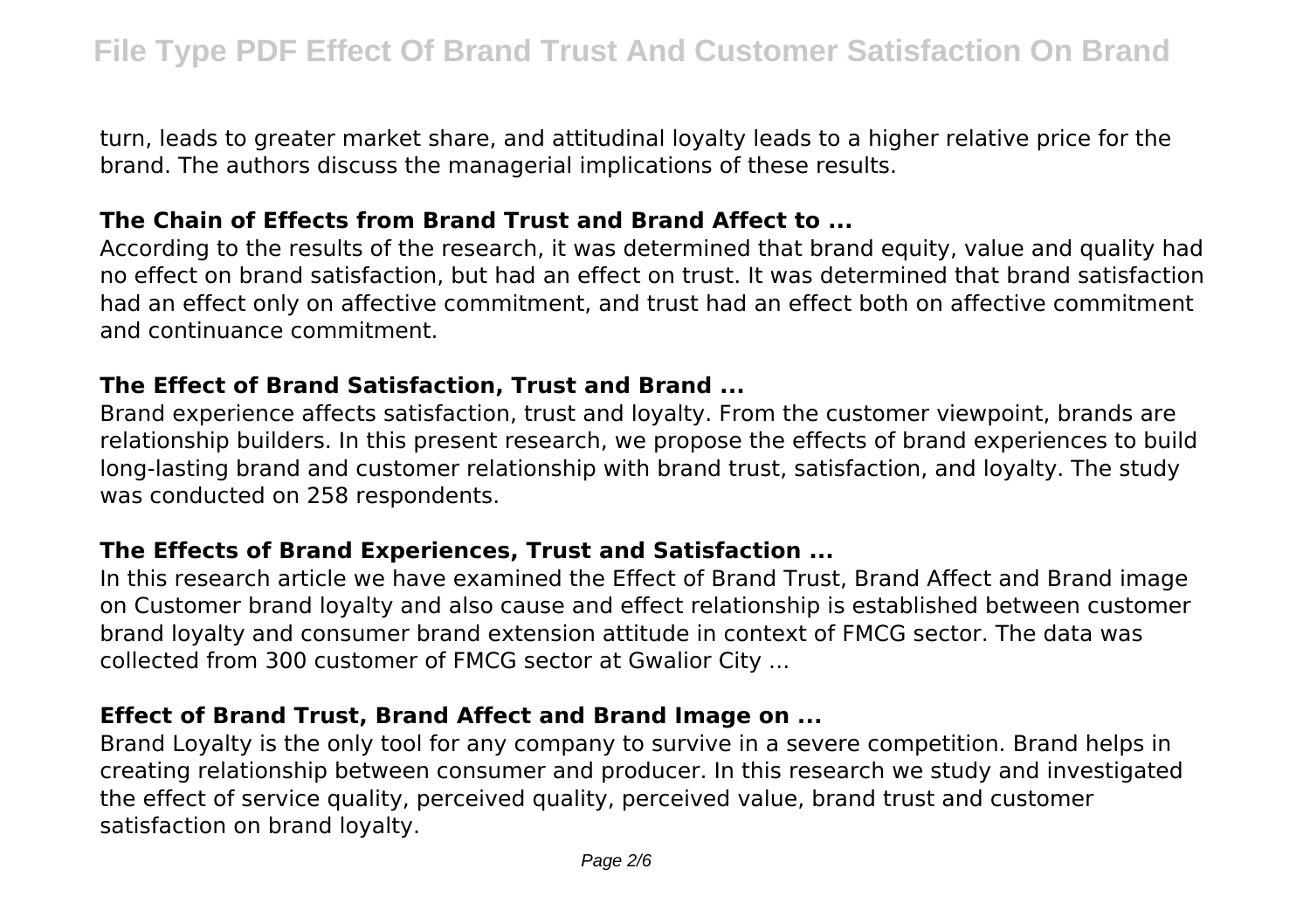#### **[PDF] Effect of brand trust and customer satisfaction on ...**

It is also determined that brand trust and brand affect has an effect on brand loyalty in the studies of Sung and Kim (2010) and Anwar et al. (2011). In addition, it is also found that brand affect...

## **Effects of Brand Personality on Brand Trust and Brand ...**

As a result, it is found that brand trust has a high impact on brand loyalty whereas brand affect has a mediating effect on the relationship between brand trust and brand loyalty.

## **(PDF) BRAND TRUST AND BRAND AFFECT: THEIR STRATEGIC ...**

Brand trust and brand image have a positive impact on brand loyalty. All the demographics variable Gender, Income, and Age have a posi tive and significant effect on Customer brand loyalty.

## **(PDF) EFFECT OF BRAND TRUST, BRAND IMAGE ON CUSTOMER BRAND ...**

The results of this study showed that brand trust, brand familiarity and brand experience positively influences brand attachment in a significant and direct way.

## **(PDF) The Influence of Brand Trust, Brand Familiarity and ...**

The result of HRA shows brand trust becomes mediating variable in the relationship between, trust in the companyand brand satisfaction with brand loyalty. The result also shows that brand competence and brand satisfaction has significant effect on brand loyalty.

## **BRAND TRUST AND BRAND LOYALTY, AN EMPIRICAL STUDY IN ...**

Previous research has shown that brand communities based on social media influence relationships among customer and brand, product, trust and loyalty (Laroche et al, 2013). However, the research about the benefits and consequences of brand communities based on social media platforms is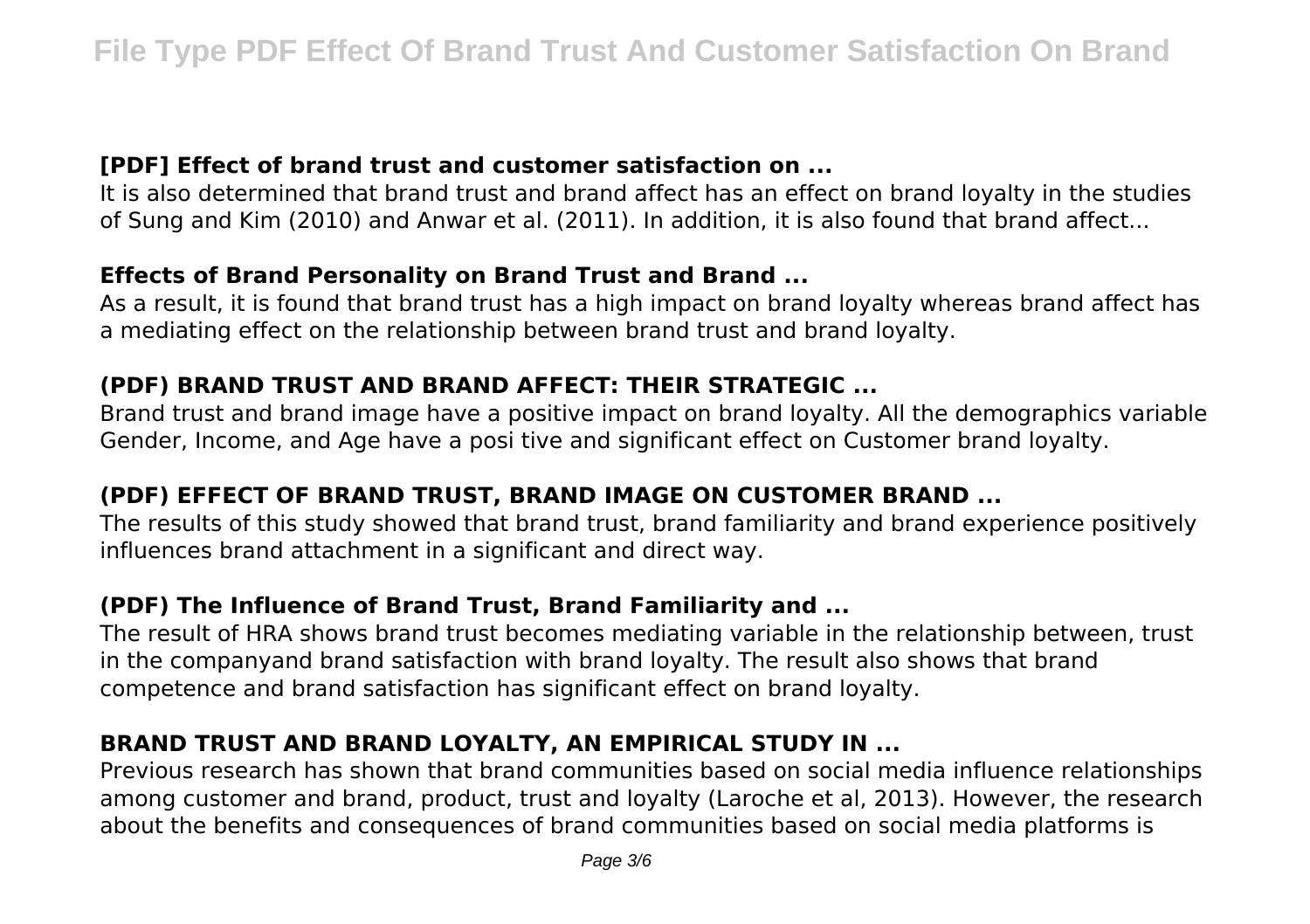limited.

## **The effects of brand communities on brand trust | Consumer ...**

Therefore, with a sample of Starbucks visitors in Korea, the present study aimed 1) to test the effect of brand image, satisfaction, and trust on brand loyalty, 2) to identify lovemarks dimensions as a moderator in generating brand loyalty, 3) to examine the influence of satisfaction and trust as mediators, and 4) to unearth the relative ...

#### **Effect of image, satisfaction, trust, love, and respect on ...**

interelationship among trust, brand engagement and customer loyalty in Indonesia mobile telecommunication industry, this study aims to : 1. determine the effect of brand trust on customer loyalty 2. determine the effect of brand trust on brand engagament 3. determine the effect of brand engagement on customer loyalty 4.

## **THE EFFECT OF TRUST AND BRAND ENGAGEMENT ON MOBILE ...**

Moreover, satisfaction affected trust, and brand loyalty and trust were positively related to brand loyalty. The current research contributed to the literature, empirically theorizing brand loyalty formation in the name-brand coffee shop industry.

## **Effect of image, satisfaction, trust, love, and respect on ...**

The corporate Image was found to have significant causal effect on both the dependent variables Brand Trust and Brand Affect. All the demographic variables were found to have no effect on Brand...

## **(PDF) Effect of Corporate Image on Brand Trust and Brand ...**

The Role of Brand Loyalty The authors examine two aspects of brand loyalty, purchase loyalty and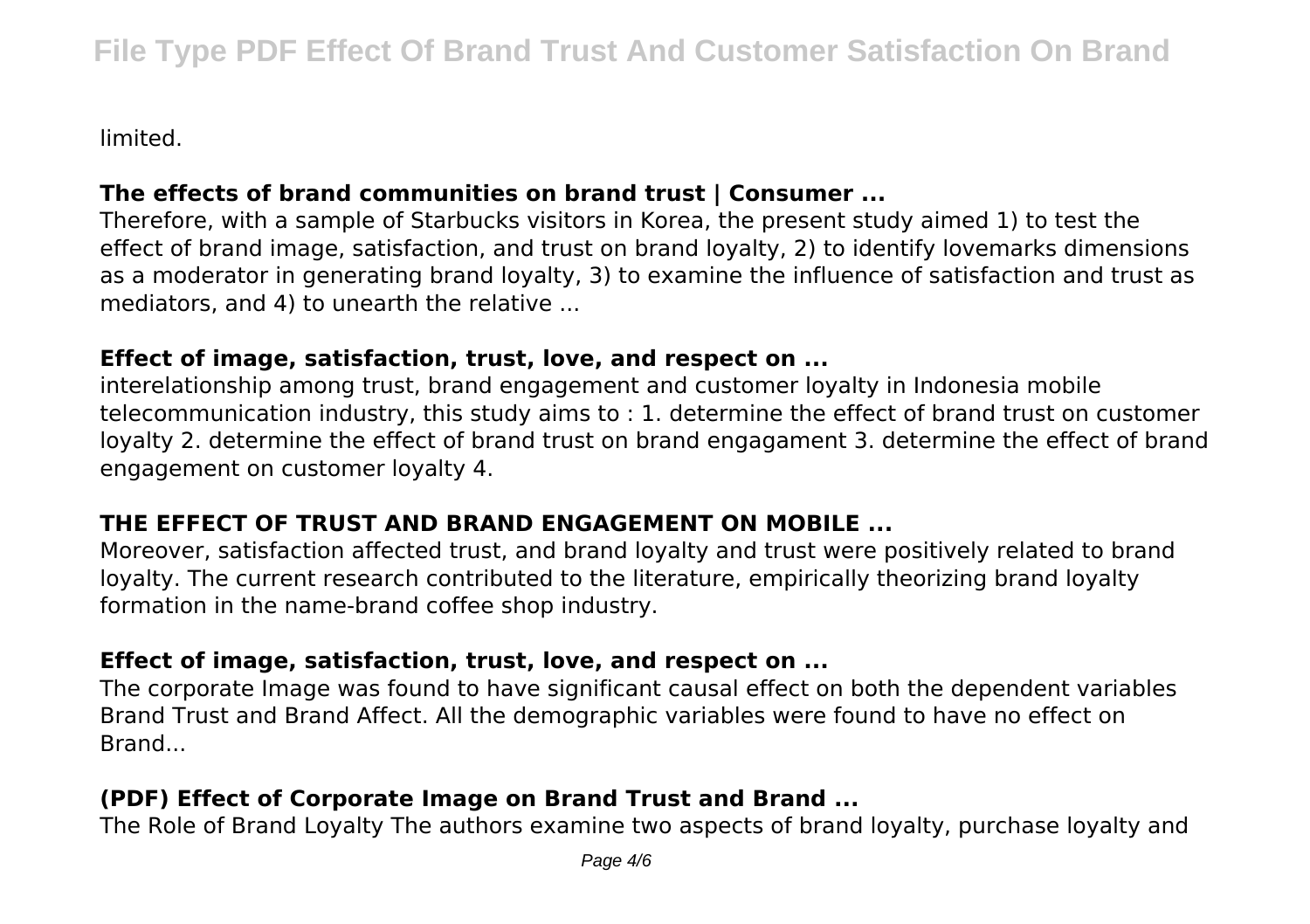attitudinal loyalty, as linking variables in the chain of effects from brand trust and brand affect to brand performance (market share and relative price).

## **The Role of Brand Loyalty**

The result of the current study of Brand trust on Brand loyalty was in line with the finding of Jian (2003) where researchers found that brand trust and brand emotion influenced a customer's attitude for brand after studying; its research proof that brand trust has a positive influence to the customer loyalty.

#### **effect of brand trust, brand image on customer brand ...**

Results confirm the impact of brand experience on brand attachment for both utilitarian and hedonic brands, and establish both the mediating role of brand trust and the moderating role of age and income. These are new insights on the process itself and on boundary conditions of an important established relationship.

## **Brand experience effects on brand attachment: the role of ...**

The positive effects of brand image on purchase intentions mediating from price and value are significant but the mediating effect on purchase intentions via trust is not significant. The total effect of brand image on purchase intentions is 0.42 (direct effect  $(=0.166)$  plus indirect effect  $(=0.078 + 0.176 = 0.254)$ .

Copyright code: d41d8cd98f00b204e9800998ecf8427e.